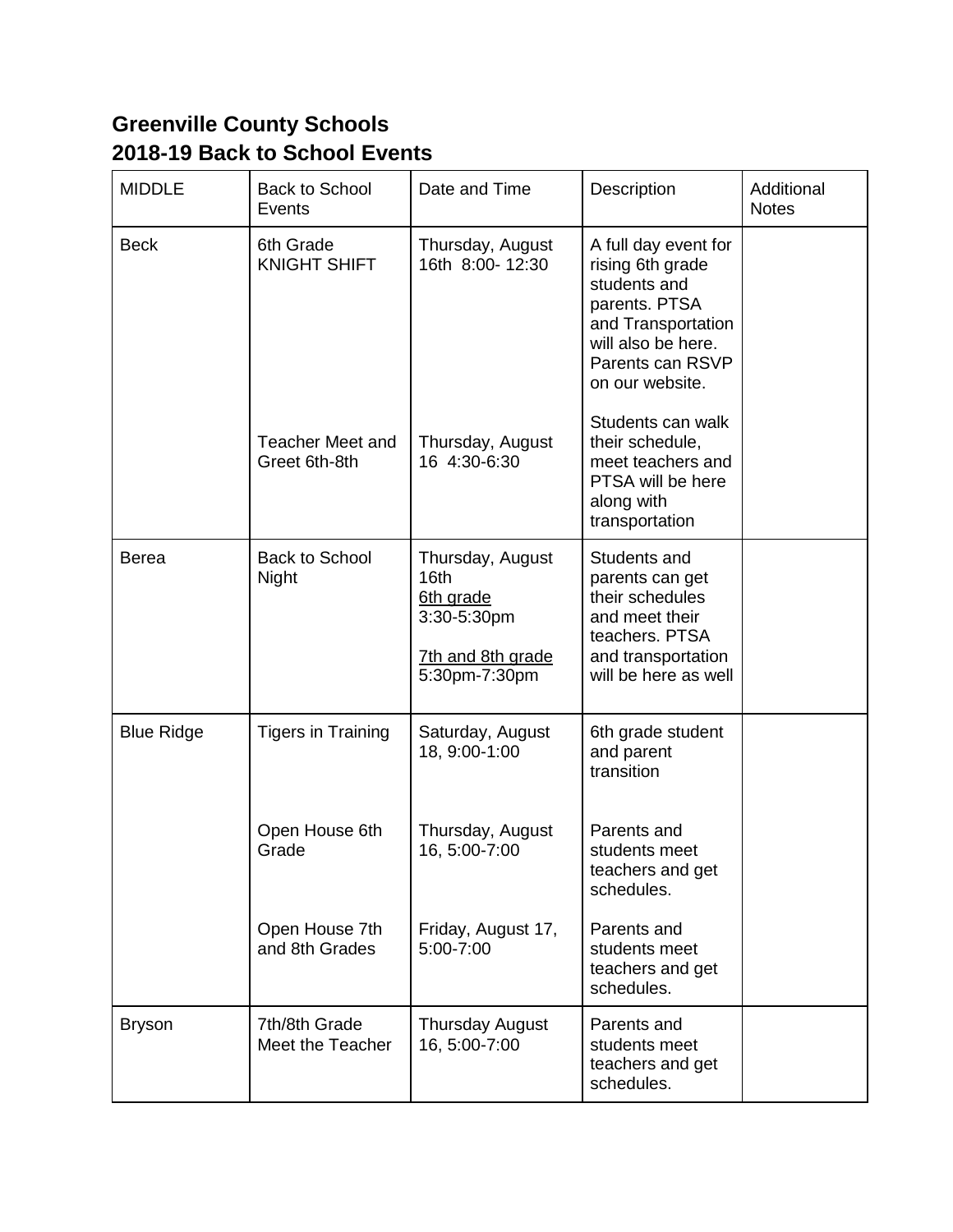|                       | 6th Grade<br><b>Orientation/Meet</b><br>the Teacher            | Friday August 17<br>8:30-9:00-<br><b>Orientation Session</b><br>in Auditorium; 9:00-<br>11:00 - Schedule<br>Pick Up/Parents<br>and students meet<br>the teachers | Transportation,<br>FANS, and PTSA<br>will be there.<br>Parents and<br>students meet<br>teachers and get<br>schedules.<br>Transportation,<br>FANS, and PTSA<br>will be there.                         |  |
|-----------------------|----------------------------------------------------------------|------------------------------------------------------------------------------------------------------------------------------------------------------------------|------------------------------------------------------------------------------------------------------------------------------------------------------------------------------------------------------|--|
| Phinnize J.<br>Fisher | <b>PJFMS 6th Grade</b><br><b>Boot Camp</b>                     | Tuesday, August 14<br>8:30-11:15<br>12:45-3:30                                                                                                                   | 6th Grade Student<br>& Parent<br>Orientation                                                                                                                                                         |  |
|                       | 7th Grade Meet<br>the Teacher<br>8th Grade Meet<br>the Teacher | Thursday, August<br>16<br>2:00-3:00; 5:00-6:00<br>Thursday, August<br>16<br>3:30-4:30; 6:30-7:30                                                                 | 7th Grade Student<br>& Parent<br>Orientation<br>8th Grade Student<br>& Parent<br>Orientation                                                                                                         |  |
| Greenville            | 6th Grade:<br><b>RISING RAM</b><br><b>ORIENTATION</b>          | Friday, Aug. 17<br>8:30-12:00 PM<br>*Those unable to<br>attend RRO can<br>attend Aug. 17 from<br>6:30-7:30 PM                                                    | An opportunity for<br>students and<br>parents to<br>experience middle<br>school and hear<br>from admin &<br>school counselors<br>as well as Meet<br>the Teachers!                                    |  |
|                       | ******************                                             | *********************                                                                                                                                            | ********************                                                                                                                                                                                 |  |
|                       | 7th & 8th Grades:<br><b>MEET THE</b><br><b>TEACHER</b>         | Wed, Aug. 15<br>7:00-8:30 PM                                                                                                                                     | An opportunity to<br>pick up schedules,<br>meet<br>teachers/staff, and<br>welcome back<br>friends! PTA,<br>cafeteria and<br>transportation staff<br>will be available to<br>answer any<br>questions. |  |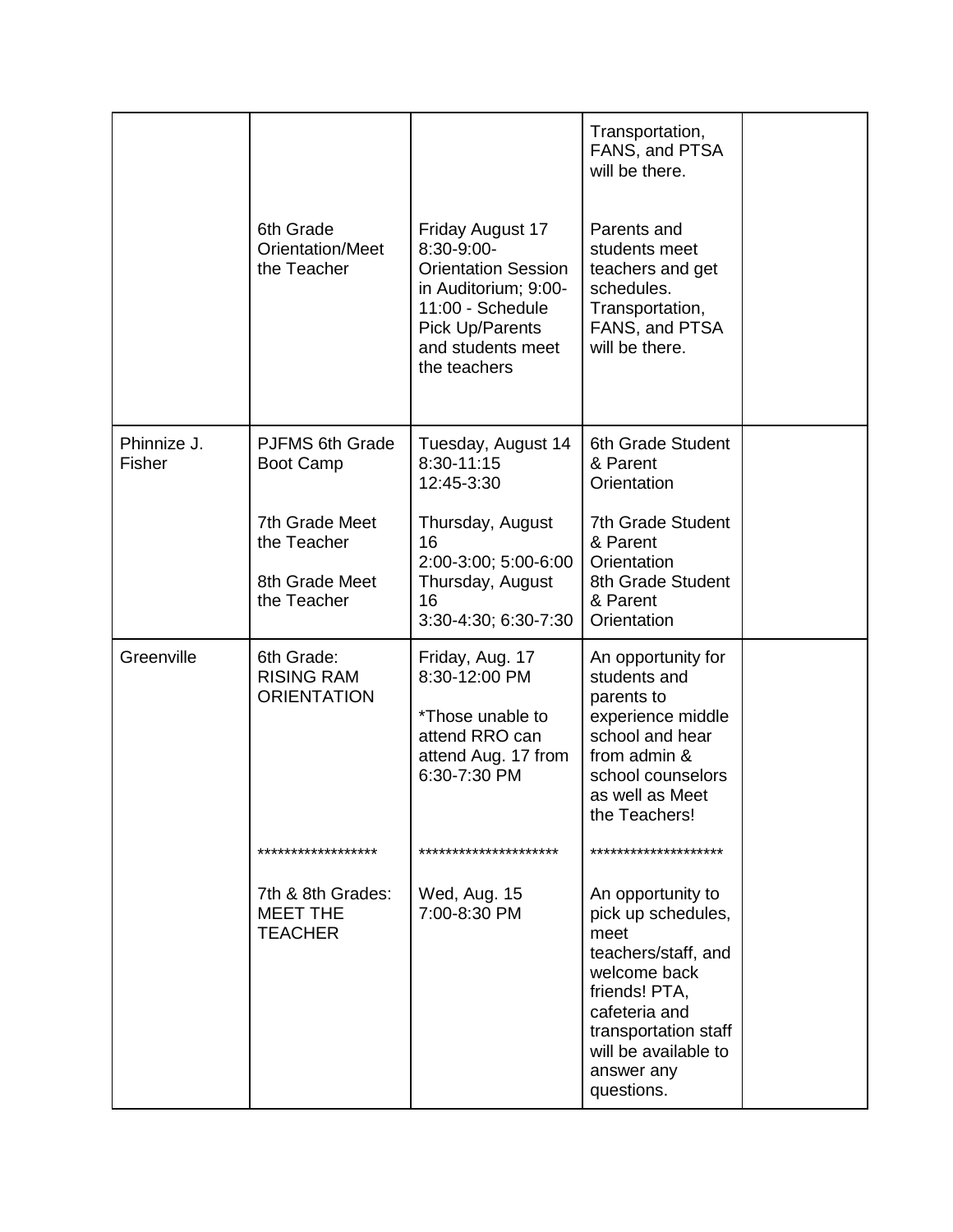| <b>Greenville Early</b><br>College | $6th - 8th$<br>Grade<br>Parent Night<br>$9th - 11th$<br>$\bullet$<br>Grade Drop<br>in<br>12th Grade<br>$\bullet$<br>Parent Night | August 15th @<br>$\bullet$<br>6:00 <sub>pm</sub><br>August 15th<br>$1:30pm -$<br>3:30pm<br>August 16th @<br>6:30 <sub>pm</sub> | <b>GHS</b><br>Information,<br>Parent<br>Meeting,<br>Tour of<br>School, ID<br>Pictures<br>being made<br>Drop In to<br>pick up<br>schedules<br>Transcripts,<br>$\bullet$<br>Planning for<br>College or<br>Postsecond<br>ary<br>experiences,<br>graduation<br>supplies,<br>important<br>dates and<br>information. |  |
|------------------------------------|----------------------------------------------------------------------------------------------------------------------------------|--------------------------------------------------------------------------------------------------------------------------------|----------------------------------------------------------------------------------------------------------------------------------------------------------------------------------------------------------------------------------------------------------------------------------------------------------------|--|
| Greer                              | 7th Grade<br>Orientation<br>8th Grade<br>Orientation<br>6th Grade<br>Bootcamp                                                    | 8/15, 5:00 p.m.<br>8/15, 6:00 p.m.<br>$8/16$ , $3:00 - 5:00$<br>p.m.                                                           | 7th and 8th<br>Students and<br>parents can pick<br>up schedules and<br>tour building.<br>Rising 6th graders<br>are led through fun<br>activities that will<br>familiarize them<br>with Greer Middle.<br>Administration<br>presents to<br>parents.                                                              |  |
| <b>Hillcrest</b><br>Hughes         | 7th and 8th grade<br>"Meet the<br>Teacher"                                                                                       | August 14th<br>$4:30 - 6:30$                                                                                                   | 7th and 8th grade<br>students and<br>parents meet<br>teachers, pick up<br>schedules, visit<br>various spaces for<br>transportation, PE<br>uniforms,<br>yearbooks, extra-                                                                                                                                       |  |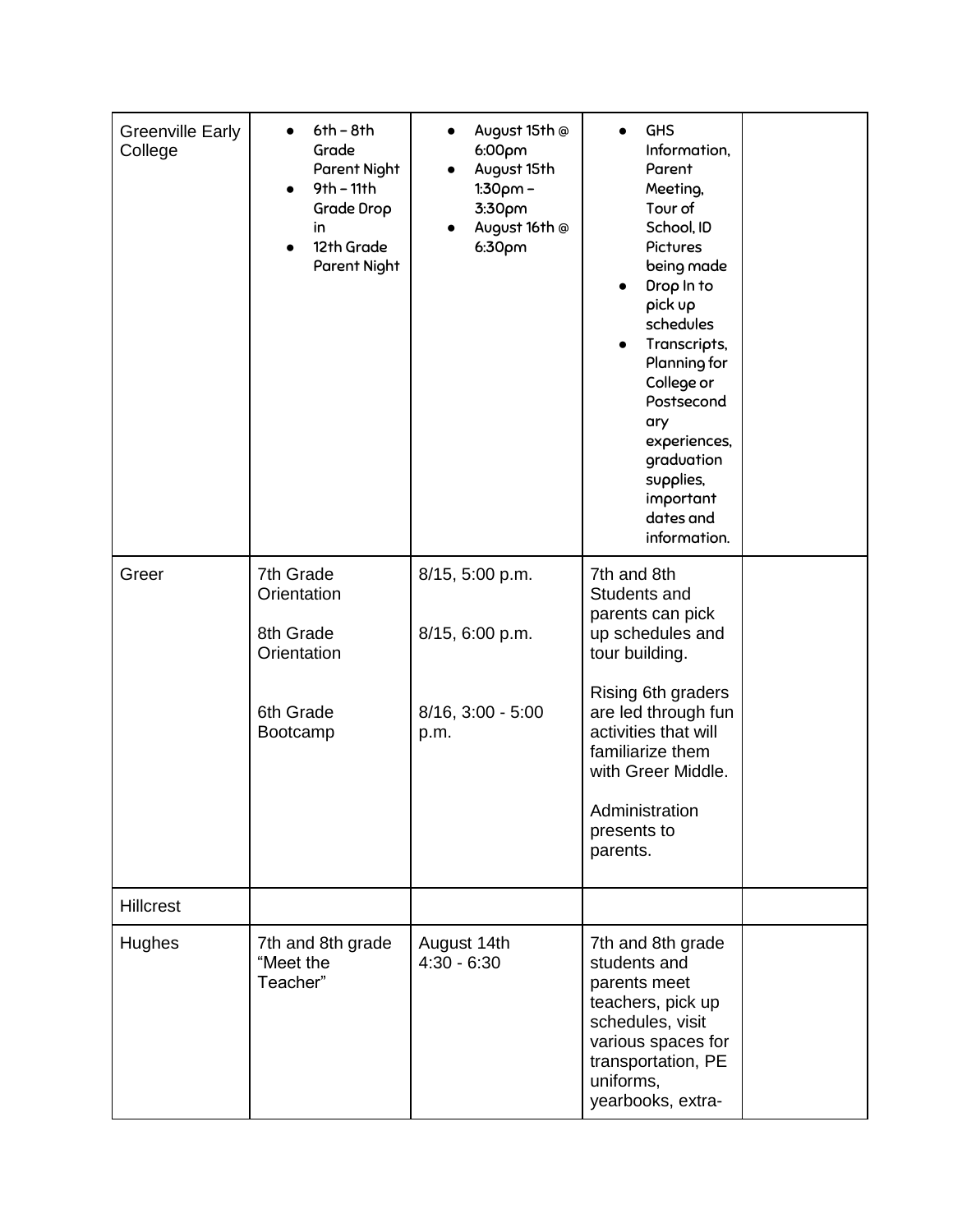|          | 6th Grade "Ready<br>to Roar"<br>orientation                                                                                                                       | August 16th<br>$5:30 - 7:30$                                                                                                                                        | curricular, etc.<br>6th grade parent<br>and student<br>assemblies, mock<br>schedule,<br>informational<br>sessions,<br>handbook review,<br>transportation,<br>extracurricular,<br>etc.                                                                              |  |
|----------|-------------------------------------------------------------------------------------------------------------------------------------------------------------------|---------------------------------------------------------------------------------------------------------------------------------------------------------------------|--------------------------------------------------------------------------------------------------------------------------------------------------------------------------------------------------------------------------------------------------------------------|--|
| Lakeview | 6th Gr - Aug 16th<br>3PM to 6PM<br>7th & 8th - Aug<br>17th 3PM to 6PM<br>New to Lakeview<br>Orientation for 7th<br>& 8th Grade - Aug<br>17th from 9AM -<br>12Noon | 6th Grade- Aug<br>16th 3PM to 6PM<br>7th & 8th - Aug 17th<br>3PM to 6PM<br>New to Lakeview<br>Orientation for 7th &<br>8th Grade - Aug<br>17th from 9AM -<br>12Noon | 6th Grade-<br>families will meet<br>teachers, tour<br>building, complete<br>paperwork<br>7th & 8th will meet<br>teachers-recv their<br>1-to-1 devices<br>New to Lakeview-<br>students will recv<br>handbook,<br>devices, tour<br>building, and meet<br>teachers.   |  |
| League   | <b>Back to School</b><br>Night (all grades)<br>6th Grade Boot<br><b>Camp for Students</b><br>and Parents                                                          | 8/16 4:30-6:30<br>8/17 9:00-12:00                                                                                                                                   | Students get<br>schedules, IDs,<br>meet their<br>teachers, self-<br>guided tours of the<br>building.<br>6th graders walk<br>through<br>schedules, meet<br>teachers, team<br>building activities.<br>Parents have<br>orientation to<br>League and<br>middle school. |  |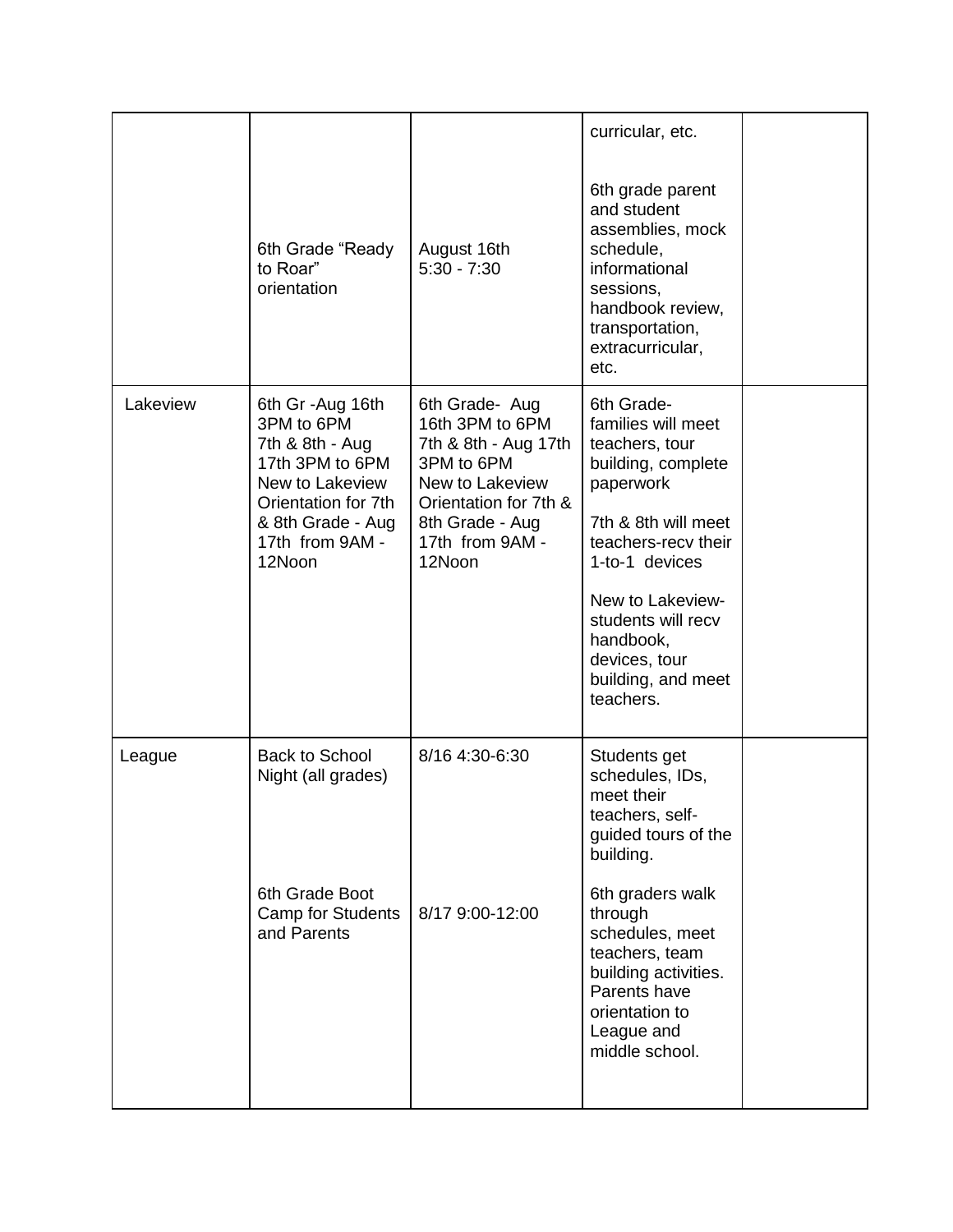| Mauldin   | 6th Grade<br>Orientation<br>7th & 8th Grade<br>Orientation<br><b>Optional Evening</b><br>session for 6th,<br>7th, and 8th Grade<br>students and<br>parents (For<br>parents and<br>students who<br>cannot attend the<br>afternoon<br>sessions.) | $8/17 - 9:00 - 11:30$<br>$8/17 - 1:00 - 3:00$<br>$8/17 - 5:00 - 6:00$ | <b>Get to Know MMS</b><br>• Receive<br>Schedules • Tour<br>the Building<br>BuySpirit Wear,<br>Yearbooks & Extra<br>ID's.<br>PTA&<br>Transportation<br>information will be<br>available                   |                                          |
|-----------|------------------------------------------------------------------------------------------------------------------------------------------------------------------------------------------------------------------------------------------------|-----------------------------------------------------------------------|----------------------------------------------------------------------------------------------------------------------------------------------------------------------------------------------------------|------------------------------------------|
| Northwest | 6th Grade Camp                                                                                                                                                                                                                                 | 8/17 8:00am-<br>12:00pm                                               | At 6th Grade<br>Camp 6th graders<br>will have an<br>opportunity to<br>meet their<br>teachers, go<br>through an<br>abbreviated school<br>day, and eat pizza<br>with new friends.<br><b>Back to School</b> |                                          |
|           | <b>Back to School</b><br>Night (7th and 8th<br>Grade only)                                                                                                                                                                                     | August 16th 5:30-<br>7:30pm                                           | Night will allow<br>returning students<br>and their parents<br>to get their<br>schedules, meet<br>their teachers, and<br>tour the building.                                                              |                                          |
| Northwood | 7th Grade<br>Orientation                                                                                                                                                                                                                       | 8/15, 5:30 p.m.                                                       | 7th and 8th<br>Students and                                                                                                                                                                              | Begins in<br>cafeteria. For              |
|           | 8th Grade<br>Orientation                                                                                                                                                                                                                       | 8/15, 6:30 p.m.                                                       | parents can pick<br>up schedules and<br>tour building.                                                                                                                                                   | students and<br>parents.                 |
|           | 6th Grade<br>Bootcamp                                                                                                                                                                                                                          | $8/16$ , $3:00 - 5:30$<br>p.m.                                        | Rising 6th graders<br>are led through fun<br>activities that will<br>familiarize them<br>with Northwood.                                                                                                 | Begins in<br>gymnasium.<br>For students. |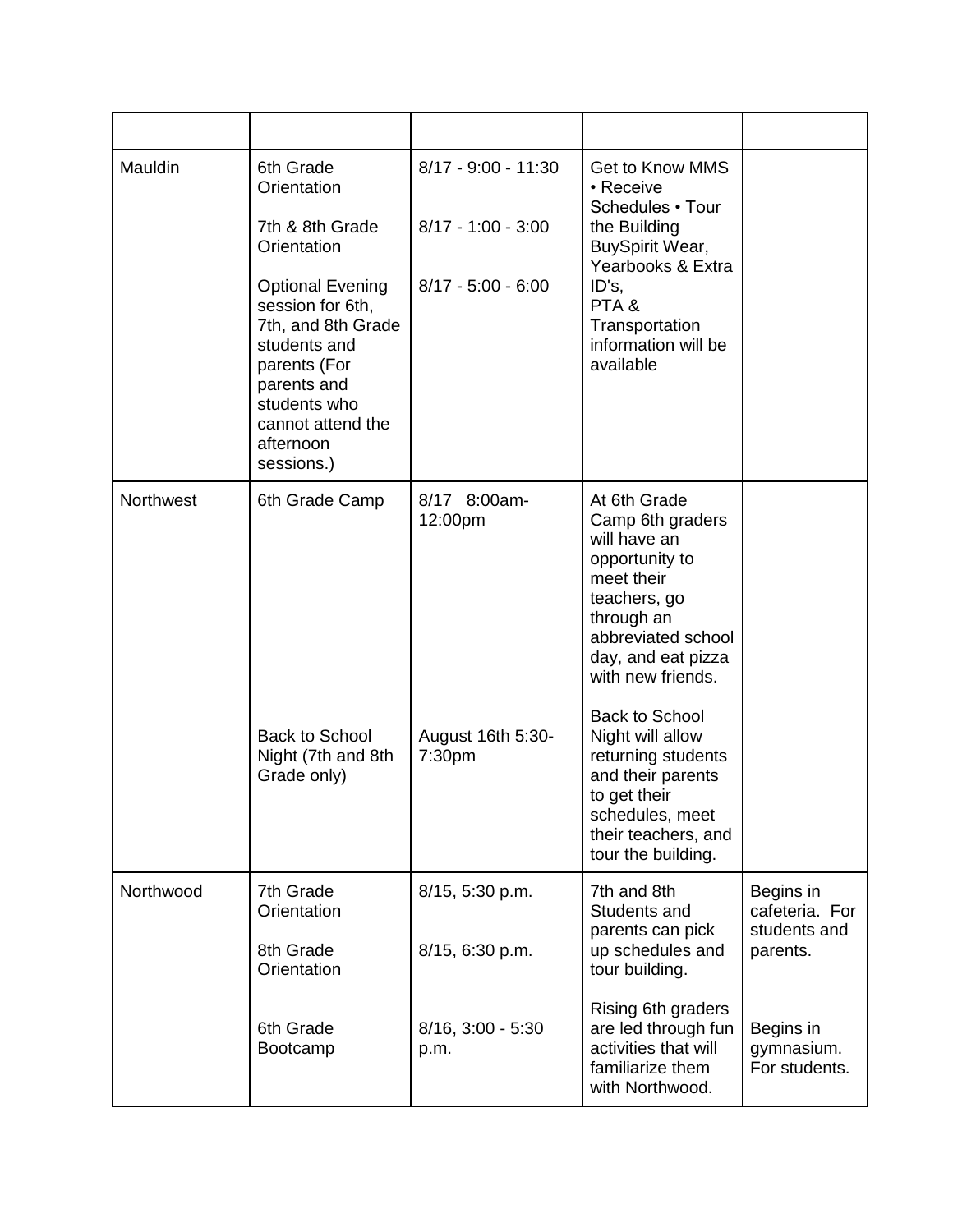|                |                                    |                                                                                                 | Administration<br>presents to<br>parents.                                                                                                     |                                                                                                                                               |
|----------------|------------------------------------|-------------------------------------------------------------------------------------------------|-----------------------------------------------------------------------------------------------------------------------------------------------|-----------------------------------------------------------------------------------------------------------------------------------------------|
|                | 6th Grade Parent<br>Info. Meeting. | $8/16$ , $4:30 - 5:30$<br>p.m.                                                                  | All 6th grade and<br><b>Related Arts</b><br>teachers are                                                                                      | Cafeteria.<br>For parents.                                                                                                                    |
|                | 6th Grade Meet<br>the Teacher      | $8/16$ , $5:40 - 6:40$<br>p.m.                                                                  | available.                                                                                                                                    | For students<br>and parents<br>at conclusion<br>of Bootcamp<br>and parent<br>meeting.                                                         |
| Ralph Chandler | 6th Grade<br><b>Transition</b>     | 12:00 - 2:00                                                                                    | Parents meet with<br>principal students<br>have an<br>opportunity to<br>meet teachers and<br>conduct a walk-<br>through of their<br>schedules | Parents are<br>free to drop in<br>from any<br>grade level in<br>our 5:00 -<br>6:00 time<br>frame. This is<br>all being<br>communicate         |
|                | 7th Grade<br>Orientation           | $3:00 - 4:00$                                                                                   | Students pick up<br>schedules and<br>parents are able to<br>see vendors such<br>as transportation,<br>yearbook, etc.<br>Students pick up      | d via school<br>messenger<br>and website.<br>A letter to<br>rising 6th<br>grade families<br>is also being<br>sent via<br>traditoinal<br>mail. |
|                | 8th Grade<br>Orientation           | $5:00 - 6:00$                                                                                   | schedules and<br>parents are able to<br>see vendors such<br>as transportation,<br>yearbook, etc                                               |                                                                                                                                               |
| Riverside      | 7th Grade<br>Orientation           | 8/16 8:30-10:30<br>$8:30 - 7th$ grade<br>Last names A-L<br>$9:30 - 7th$ grade<br>Last names M-Z | Students will be<br>provided with their<br>schedule, an<br>opportunity to<br>meet all teachers,<br>purchase a                                 |                                                                                                                                               |
|                | 8th Grade<br>Orientation           | 8/16 10:30-12:30<br>10:30 - 8th grade<br>Last names A-L<br>11:30 - 8th grade                    | yearbook and PE<br>uniform, take<br>school pictures,<br>access Parent<br>Portal and                                                           |                                                                                                                                               |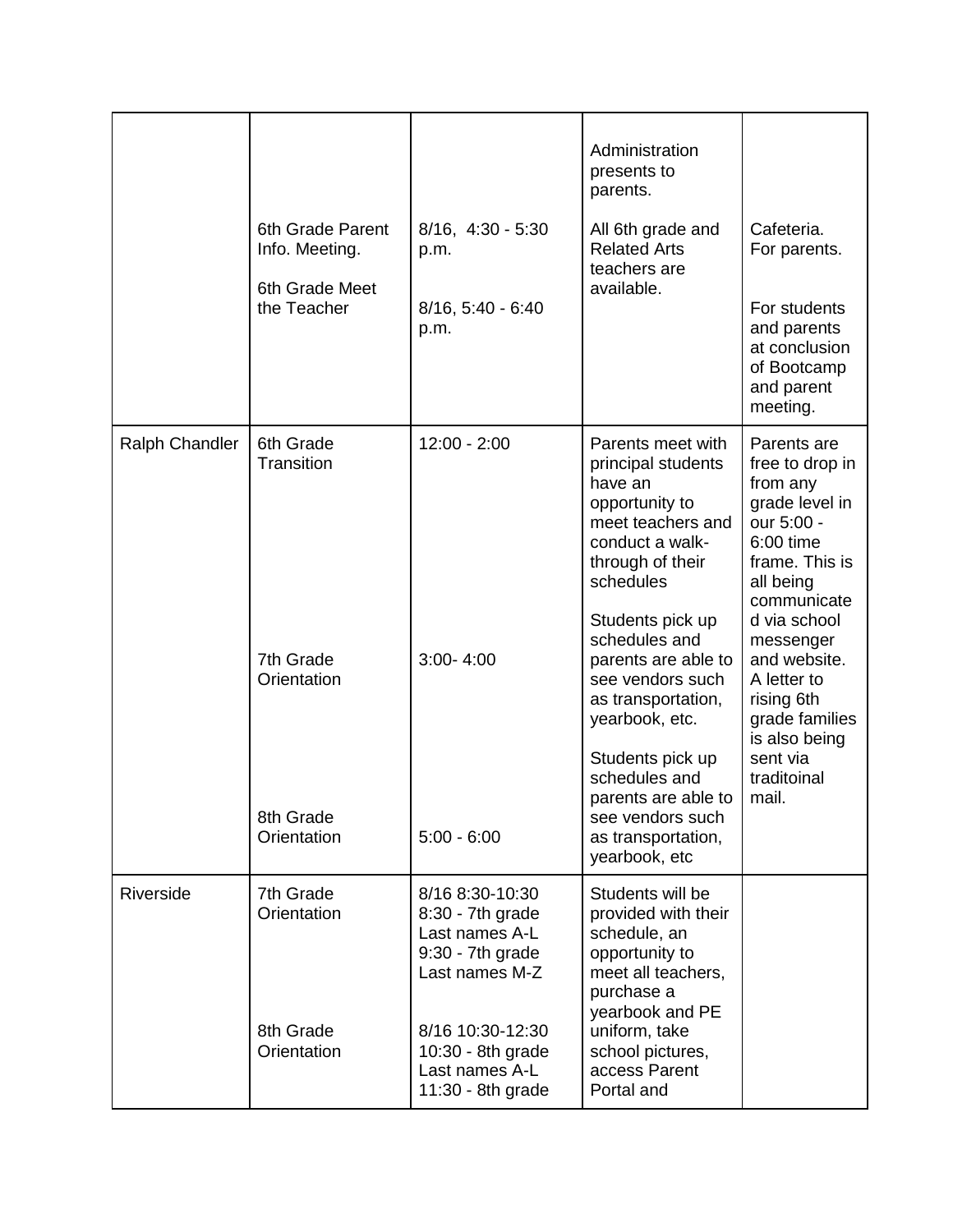|                        |                                              | Last name M-Z                         | Transportation<br>information, and<br>more!                                                                                                                                                                                                                                                                                                                                        |                                     |
|------------------------|----------------------------------------------|---------------------------------------|------------------------------------------------------------------------------------------------------------------------------------------------------------------------------------------------------------------------------------------------------------------------------------------------------------------------------------------------------------------------------------|-------------------------------------|
|                        | 6th Grade<br><b>Riverside Rally</b>          | 8:30-11:30                            | A special event for<br>rising 6th grade<br>students and<br>parents. Students<br>will follow an<br>abbreviated<br>schedule to meet<br>all teachers and<br>learn about middle<br>school. They will<br>take their school<br>pictures, practice<br>with lockers, etc.<br>PTSA and<br>Transportation will<br>also be available<br>to Parents.<br>Parents can RSVP<br>on school website. |                                     |
| Sevier                 |                                              |                                       |                                                                                                                                                                                                                                                                                                                                                                                    |                                     |
| Sterling               |                                              |                                       |                                                                                                                                                                                                                                                                                                                                                                                    |                                     |
| Tanglewood             | <b>Back to School</b><br><b>Block Party!</b> | Friday, August 17th<br>3:30-6:30      | Pick up<br>Schedules, PTA<br>sign-ups, meet the<br>teachers,<br>transportation sign<br>ups, meet<br>community<br>partners, free<br>music, food, &<br>games AND TDAP<br>Vaccinations<br>provided by GHS<br>for 7th graders                                                                                                                                                          |                                     |
| <b>West Greenville</b> | Meet the Teacher                             | Thursday, August<br>16 from 3:30-5:30 | Pick-up schedules,<br>meet teachers,<br>tour building.                                                                                                                                                                                                                                                                                                                             |                                     |
| Woodmont               | Rise Up<br>Woodmont                          | Tuesday, August 7<br>6:30-9 p.m.      | Meet-and-<br>greet/vision share                                                                                                                                                                                                                                                                                                                                                    | All<br>stakeholders<br>invitedparen |